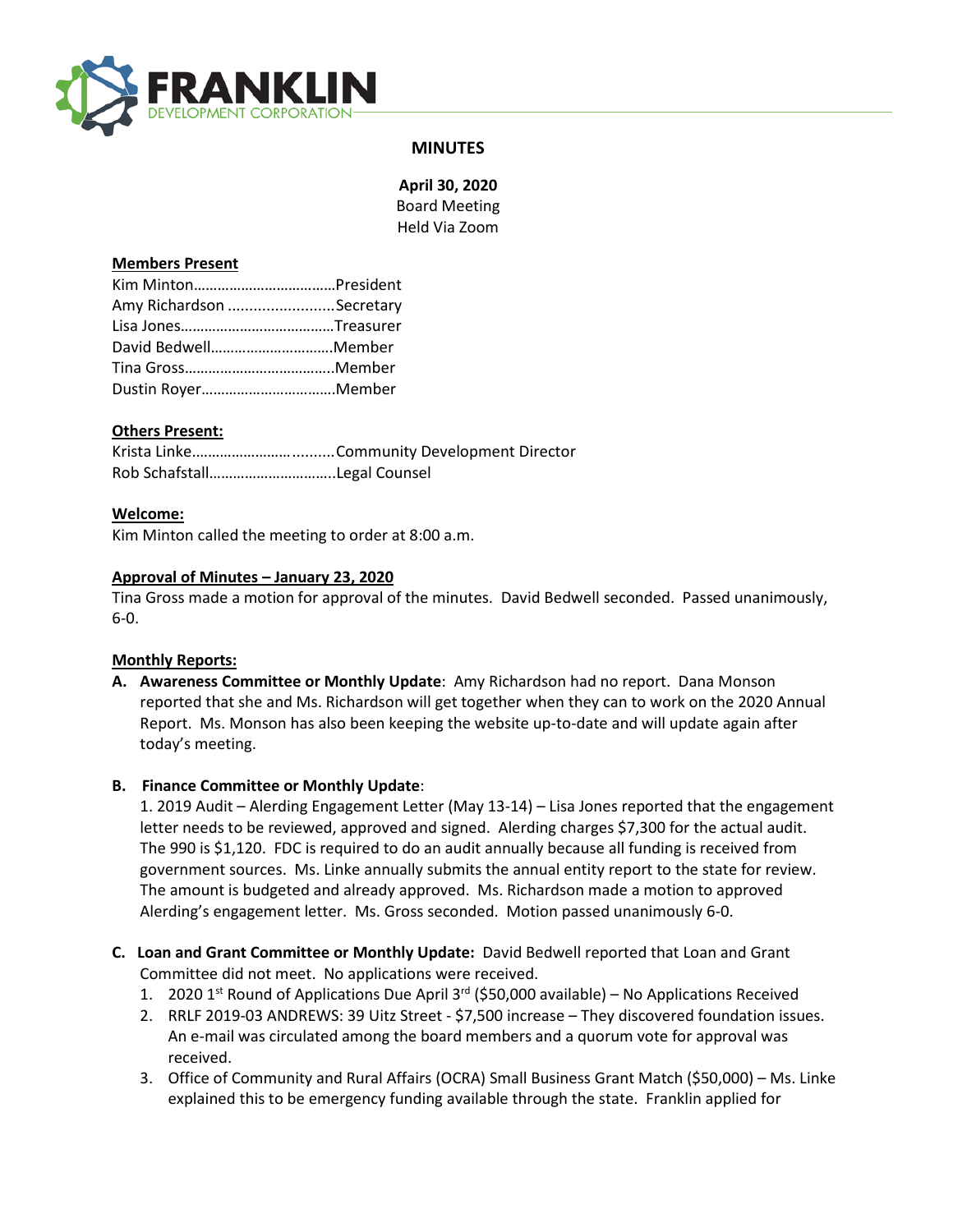\$200,000 for small business grants. They had similar requirements as for federal funding. There were \$23 million in Indiana requests, and they had \$7 million available. Ms. Linke submitted. They have asked follow up questions as they review the application. If grant monies are received, the proposal for FDC review and approval was to add \$50,000 matching funds from loan interest monies earned and outside of RDC funding guidelines to total OCRA grant monies received. Ms. Jones said it may be impacted by FDC by-laws. Mr. Bedwell made a motion to approve pending all guidelines uphold the ability for such action. Ms. Jones seconded. Passed unanimously 6-0.

- 4. Future Redevelopment Commission Funding Ms. Linke reported that small group meetings to go over RDC funding were scheduled and still need to be done. They could be done by Zoom or in Council Chambers with social distancing. The leanest quarter will be third quarter. The concern is greater now with delayed property taxes and decreased income taxes. The \$300,000 from last year's funding was deposited in January. FDC has over \$1 million in accounts. Ms. Linke is not certain the best time to ask RDC for funding. Ms. Minton affirmed proceeding with the scheduling of the small group meetings in whatever format is best.
- 5.  $2^{nd}$  Round of Applications in 2020 Ms. Linke identified this to be contingent on whether the OCRA grant is received and monies applied to this or moving ahead with RDC funds alone. Ms. Jones said FDC monies are available for funding. Ms. Minton mentioned money from repaid loans that could be used for funding, especially for the remainder of the year. Ms. Minton asked for Steve Woods and Ms. Linke to take the lead on this and present back within the next couple of months.

## D. **Development Committee or Monthly Update:**

1. Tax Certificate Properties Update – Ms. Minton reported no new ones. The one on Jefferson Street has slowed a bit with Conner Construction. The blue house exterior on Jefferson Street looks good. The Jefferson Street corridor should remain a priority for loans. Ms. Linke talked to Jon Conner regarding the house and its status. He has purchased Jack Woods house and that has been a priority.

#### **January, February and March 2020 Financial Reports**

Ms. Linke reviewed the balance sheet. Accounts receivable is \$590,000 in loans due to be repaid up to seven years. There is some report clean up needing done that Ms. Linke will work with Ms. Jones on. CrossRoad is working out of one side of 351 E Jefferson Street. They were awarded the contract for another project, so they are using the one space for both projects but are paying us for two spaces. Instead of\$1200/month, \$2400/month is being received from CrossRoad. Pam Parker has moved in to the other side for storage and paying \$600/month. Loan interest received is \$3990.10 in three months. Ms. Linke gave residential and commercial loan updates. She highlighted Toodleydoo Toys who has only made one draw on their 2017 façade grant for a little over \$100 with \$6,000 remaining. Ms. Minton feels they should turn back in and have to reapply at a later date. Unless they plan work within the next six months, it is tying up funds that could be used elsewhere. Ms. Linke, Mr. Bedwell and Ms. Jones agreed. It's been three years since her one draw in 2017. Ms. Linke recommended a 90-day window for using the money. Mr. Bedwell agreed as long as she has actual plans. Ms. Richardson suggested have an across-the-board policy regarding this type of situation that applies to all for consistency. Ms. Minton suggested a letter communicating this to all recipients. Ms. Linke normally does an e-mail individually but one sent to all at the same time would be advisable. Ms. Gross asked if 2019 will be treated the same as 2017. Mr. Bedwell suggested the letter be sent to all 2017 and 2018 now and then 2019 after the next FDC meeting.